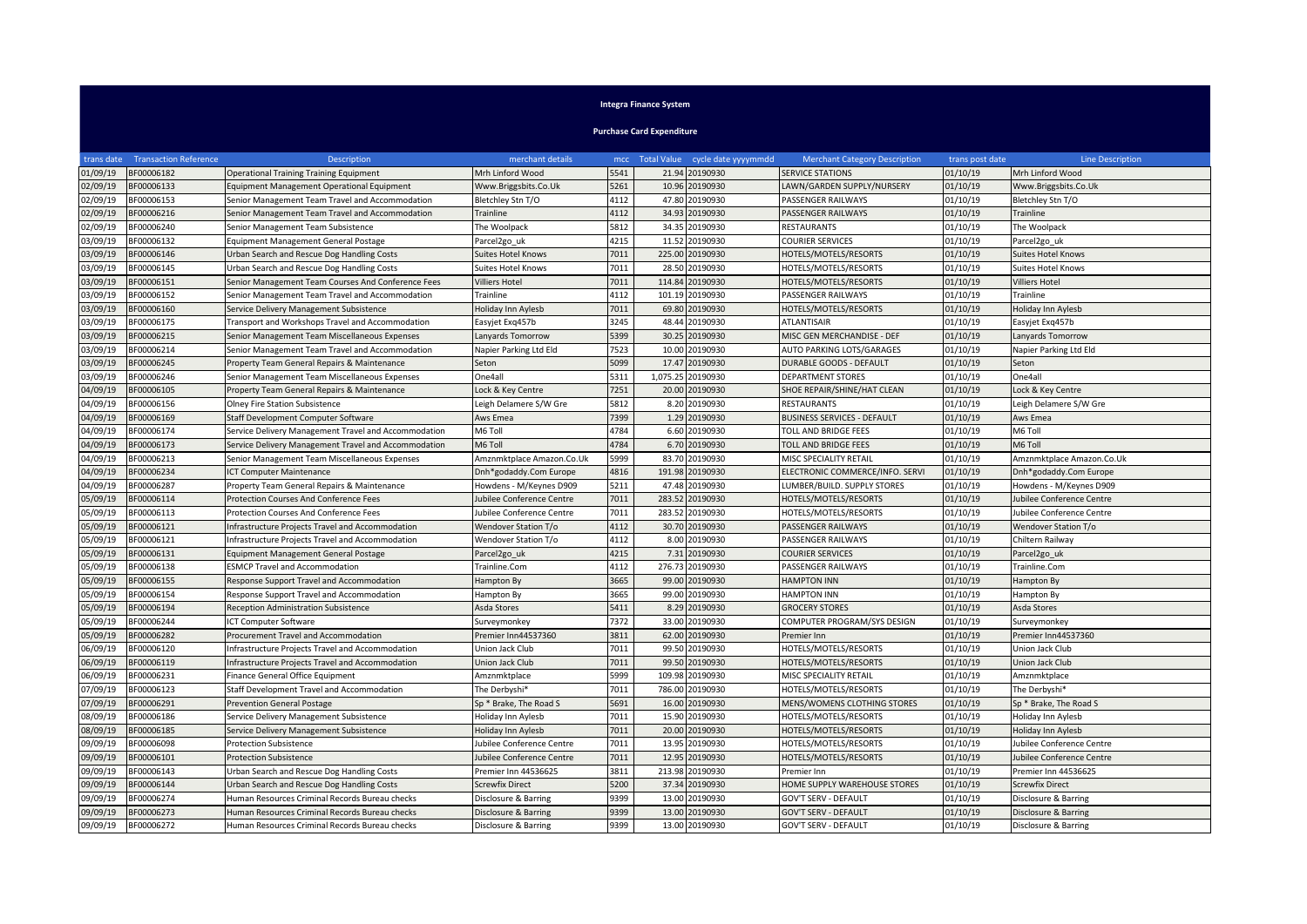| 09/09/19             | BF00006271 | Human Resources Criminal Records Bureau checks                                                | Disclosure & Barring             | 9399 |          | 13.00 20190930       | <b>GOV'T SERV - DEFAULT</b>       | 01/10/19             | Disclosure & Barring                       |
|----------------------|------------|-----------------------------------------------------------------------------------------------|----------------------------------|------|----------|----------------------|-----------------------------------|----------------------|--------------------------------------------|
| 09/09/19             | BF00006270 | Human Resources Criminal Records Bureau checks                                                | Disclosure & Barring             | 9399 |          | 13.00 20190930       | <b>GOV'T SERV - DEFAULT</b>       | 01/10/19             | Disclosure & Barring                       |
| 09/09/19             | BF00006269 | Human Resources Criminal Records Bureau checks                                                | Disclosure & Barring             | 9399 | 13.00    | 20190930             | <b>GOV'T SERV - DEFAULT</b>       | 01/10/19             | Disclosure & Barring                       |
| 09/09/19             | BF00006268 | Human Resources Criminal Records Bureau checks                                                | Disclosure & Barring             | 9399 | 13.00    | 20190930             | <b>GOV'T SERV - DEFAULT</b>       | 01/10/19             | Disclosure & Barring                       |
| 09/09/19             | BF00006267 | Human Resources Criminal Records Bureau checks                                                | Disclosure & Barring             | 9399 |          | 13.00 20190930       | <b>GOV'T SERV - DEFAULT</b>       | 01/10/19             | Disclosure & Barring                       |
| 09/09/19             | BF00006265 | Human Resources Criminal Records Bureau checks                                                | Disclosure & Barring             | 9399 | 13.00    | 20190930             | <b>GOV'T SERV - DEFAULT</b>       | 01/10/19             | Disclosure & Barring                       |
| 09/09/19             | BF00006266 | Human Resources Criminal Records Bureau checks                                                | Disclosure & Barring             | 9399 | 13.00    | 20190930             | <b>GOV'T SERV - DEFAULT</b>       | 01/10/19             | Disclosure & Barring                       |
| 09/09/19             | BF00006286 | Property Team General Repairs & Maintenance                                                   | B & Q 1305                       | 5200 | 30.00    | 20190930             | HOME SUPPLY WAREHOUSE STORES      | 01/10/19             | B & Q 1305                                 |
| 10/09/19             | BF00006100 | Protection Subsistence                                                                        | Taste Of India                   | 5812 | 30.65    | 20190930             | <b>RESTAURANTS</b>                | 01/10/19             | Taste Of India                             |
| 10/09/19             | BF00006181 | Protection General Office Equipment                                                           | Argos Ltd                        | 5310 | 9.99     | 20190930             | <b>DISCOUNT STORES</b>            | 01/10/19             | Argos Ltd                                  |
| 10/09/19             | BF00006227 | Senior Management Team Travel and Accommodation                                               | Hotelscom8055397907099           | 4722 | 206.00   | 20190930             | <b>TRAVEL AGENCIES</b>            | 01/10/19             | Hotelscom8055397907099                     |
| 10/09/19             | BF00006243 | CT Computer Software                                                                          | Msft * <e02008zyaa></e02008zyaa> | 5045 |          | 3.80 20190930        | COMPUTERS/PERIPHERALS/SOFTWARE    | 01/10/19             | Msft * <e02008zyaa></e02008zyaa>           |
| 10/09/19             | BF00006285 | roperty Team General Repairs & Maintenance                                                    | B & Q 1345                       | 5200 | 47.94    | 20190930             | HOME SUPPLY WAREHOUSE STORES      | 01/10/19             | B & Q 1345                                 |
| 11/09/19             | BF00006096 | <b>Protection Subsistence</b>                                                                 | Jubilee Conference Centre        | 7011 | 13.95    | 20190930             | HOTELS/MOTELS/RESORTS             | 01/10/19             | Jubilee Conference Centre                  |
| 11/09/19             | BF00006097 | <b>Protection Subsistence</b>                                                                 | Jubilee Conference Centre        | 7011 | 13.95    | 20190930             | HOTELS/MOTELS/RESORTS             | 01/10/19             | Jubilee Conference Centre                  |
| 11/09/19             | BF00006112 | <b>Protection Subsistence</b>                                                                 | Welc B / Lfe Kfc                 | 5499 | 5.19     | 20190930             | MISC FOOD STORES - DEFAULT        | 01/10/19             | Welc B / Lfe Kfc                           |
| 11/09/19             | BF00006116 | Operational Assurance Miscellaneous Expenses                                                  | Sue Ryder 5063                   | 8398 | 13.25    | 20190930             | CHARITABLE/SOC SERVICE ORGS       | 01/10/19             | Sue Ryder 5063                             |
| 11/09/19             | BF00006115 | Operational Assurance Miscellaneous Expenses                                                  | Rennie Grove Hospice C           | 8398 | 10.50    | 20190930             | CHARITABLE/SOC SERVICE ORGS       | 01/10/19             | Rennie Grove Hospice C                     |
| 11/09/19             | BF00006142 | Urban Search and Rescue Dog Handling Costs                                                    | Premier Inn 44536625             | 3811 | $-24.99$ | 20190930             | Premier Inn                       | 01/10/19             | Premier Inn 44536625                       |
| 11/09/19             | BF00006212 | Senior Management Team Travel and Accommodation                                               | Trainline.Com                    | 4112 |          | 38.14 20190930       | PASSENGER RAILWAYS                | 01/10/19             | Trainline.Com                              |
| 11/09/19             | BF00006252 | roperty Team General Repairs & Maintenance                                                    | B & Q 1305                       | 5200 | 45.08    | 20190930             | HOME SUPPLY WAREHOUSE STORES      | 01/10/19             | B & Q 1305                                 |
| 11/09/19             | BF00006264 | Human Resources Criminal Records Bureau checks                                                | Disclosure & Barring             | 9399 | 13.00    | 20190930             | <b>GOV'T SERV - DEFAULT</b>       | 01/10/19             | Disclosure & Barring                       |
| 11/09/19             | BF00006262 | Human Resources Criminal Records Bureau checks                                                | Disclosure & Barring             | 9399 | 13.00    | 20190930             | <b>GOV'T SERV - DEFAULT</b>       | 01/10/19             | Disclosure & Barring                       |
| 11/09/19             | BF00006263 | Human Resources Criminal Records Bureau checks                                                | Disclosure & Barring             | 9399 |          | 13.00 20190930       | <b>GOV'T SERV - DEFAULT</b>       | 01/10/19             | Disclosure & Barring                       |
| 11/09/19             | BF00006290 | Prevention Travel and Accommodation                                                           | Dart-Charge                      | 4784 | 5.00     | 20190930             | TOLL AND BRIDGE FEES              | 01/10/19             | Dart-Charge                                |
| 11/09/19             | BF00006295 | Human Resources Courses And Conference Fees                                                   | Eversheds Sutherland I           | 8111 | 313.50   | 20190930             | <b>LEGAL SERVICES ATTORNEYS</b>   | 01/10/19             | Eversheds Sutherland I                     |
| 11/09/19             | BF00006296 | Human Resources Subsistence                                                                   | Trainline.Com                    | 4112 | 51.56    | 20190930             | PASSENGER RAILWAYS                | 01/10/19             | Trainline.Com                              |
| 12/09/19             | BF00006099 | <b>Protection Subsistence</b>                                                                 | Canal House                      | 5813 | 21.90    | 20190930             | <b>RESTAURANTS</b>                | 01/10/19             | Canal House                                |
| 12/09/19             | BF00006141 |                                                                                               | Premier Inn 44536625             | 3811 | $-24.99$ | 20190930             |                                   | 01/10/19             | Premier Inn 44536625                       |
| 12/09/19             | BF00006150 | Urban Search and Rescue Dog Handling Costs<br>Senior Management Team Travel and Accommodation | <b>Bletchley Stn Sst</b>         | 4112 | 46.70    | 20190930             | Premier Inn<br>PASSENGER RAILWAYS | 01/10/19             | <b>Bletchley Stn Sst</b>                   |
|                      | BF00006166 |                                                                                               | Premier Inn44012115              | 3811 | 438.45   |                      |                                   |                      |                                            |
| 12/09/19<br>12/09/19 | BF00006165 | Human Resources Travel and Accommodation                                                      | Premier Inn44012115              | 3811 | 447.45   | 20190930<br>20190930 | Premier Inn                       | 01/10/19<br>01/10/19 | Premier Inn44012115<br>Premier Inn44012115 |
|                      |            | Human Resources Travel and Accommodation                                                      | Premier Inn44012115              | 3811 | 505.45   | 20190930             | Premier Inn                       |                      |                                            |
| 12/09/19             | BF00006164 | Human Resources Travel and Accommodation                                                      |                                  |      |          |                      | Premier Inn                       | 01/10/19             | Premier Inn44012115                        |
| 12/09/19             | BF00006209 | Senior Management Team Travel and Accommodation                                               | Trainline.Com                    | 4112 | 140.85   | 20190930             | PASSENGER RAILWAYS                | 01/10/19             | Trainline.Com                              |
| 12/09/19             | BF00006208 | Senior Management Team Travel and Accommodation                                               | Napier Parking Ltd Eld           | 7523 |          | 10.00 20190930       | AUTO PARKING LOTS/GARAGES         | 01/10/19             | Napier Parking Ltd Eld                     |
| 12/09/19             | BF00006210 | Senior Management Team Miscellaneous Expenses                                                 | The Print Lab                    | 5699 | 162.00   | 20190930             | MISC APPAREL/ACCESS SHOPS         | 01/10/19             | The Print Lab                              |
| 12/09/19             | BF00006211 | Senior Management Team Travel and Accommodation                                               | Trainline.Com                    | 4112 | 44.85    | 20190930             | PASSENGER RAILWAYS                | 01/10/19             | Trainline.Com                              |
| 12/09/19             | BF00006225 | Senior Management Team Travel and Accommodation                                               | Trainline                        | 4112 | 146.45   | 20190930             | PASSENGER RAILWAYS                | 01/10/19             | Trainline                                  |
| 12/09/19             | BF00006226 | Senior Management Team Travel and Accommodation                                               | Hotelscom8075508207250           | 4722 | 119.01   | 20190930             | <b>TRAVEL AGENCIES</b>            | 01/10/19             | Hotelscom8075508207250                     |
| 12/09/19             | BF00006233 | <b>CT Miscellaneous Expenses</b>                                                              | Paypal *motorhome Cara           | 7922 | 20.25    | 20190930             | THEATRICAL PRODUCERS              | 01/10/19             | Paypal *motorhome Cara                     |
| 12/09/19             | BF00006251 | Property Team General Repairs & Maintenance                                                   | Screwfix Aylesbury               | 5211 | 29.98    | 20190930             | LUMBER/BUILD. SUPPLY STORES       | 01/10/19             | Screwfix Aylesbury                         |
| 12/09/19             | BF00006281 | Procurement Courses And Conference Fees                                                       | Www.Cips.Org                     | 8699 | 248.00   | 20190930             | <b>MEMBER ORGANIZATIONS - DEF</b> | 01/10/19             | Www.Cips.Org                               |
| 12/09/19             | BF00006293 | Human Resources Travel and Accommodation                                                      | Parking Charge                   | 7523 | 9.00     | 20190930             | AUTO PARKING LOTS/GARAGES         | 01/10/19             | Parking Charge                             |
| 12/09/19             | BF00006294 | Human Resources Travel and Accommodation                                                      | Leighton Buzz T/O                | 4112 | 39.20    | 20190930             | PASSENGER RAILWAYS                | 01/10/19             | Leighton Buzz T/O                          |
| 13/09/19             | BF00006108 | Buckingham Fire Station Travel and Accommodation                                              | Premier Inn44012115              | 3811 | 438.45   | 20190930             | Premier Inn                       | 01/10/19             | Premier Inn44012115                        |
| 13/09/19             | BF00006107 | Buckingham Fire Station Travel and Accommodation                                              | Premier Inn44012115              | 3811 | 507.95   | 20190930             | Premier Inn                       | 01/10/19             | Premier Inn44012115                        |
| 13/09/19             | BF00006106 | Buckingham Fire Station Travel and Accommodation                                              | Premier Inn44012115              | 3811 | 449.4    | 20190930             | Premier Inn                       | 01/10/19             | Premier Inn44012115                        |
| 13/09/19             | BF00006130 | <b>Equipment Management Operational Equipment</b>                                             | Amazon.Co.Uk*ma2ik38w4           | 5969 | 14.58    | 20190930             | OTHER DIRECT MARKETERS            | 01/10/19             | Amazon.Co.Uk*ma2ik38w4                     |
| 13/09/19             | BF00006130 | Equipment Management Operational Equipment                                                    | Amazon.Co.Uk*ma2ik38w4           | 5969 | 14.58    | 20190930             | OTHER DIRECT MARKETERS            | 01/10/19             | Amazon                                     |
| 13/09/19             | BF00006130 | Equipment Management Operational Equipment                                                    | Amazon.Co.Uk*ma2ik38w4           | 5969 | 14.58    | 20190930             | OTHER DIRECT MARKETERS            | 01/10/19             | Amazon                                     |
| 13/09/19             | BF00006193 | Urban Search and Rescue Operational Equipment                                                 | Flogas UK Ltd                    | 5983 | 59.66    | 20190930             | <b>FUEL DEALERS</b>               | 01/10/19             | Flogas UK Ltd                              |
| 13/09/19             | BF00006224 | Senior Management Team Travel and Accommodation                                               | <b>East Midlands Rail</b>        | 4112 | 13.50    | 20190930             | PASSENGER RAILWAYS                | 01/10/19             | <b>East Midlands Rail</b>                  |
| 15/09/19             | BF00006180 | Response Support Subsistence                                                                  | Dominos Pizza UK & Irelan        | 5812 |          | 38.98 20190930       | RESTAURANTS                       | 01/10/19             | Dominos Pizza UK & Irelan                  |
| 16/09/19             | BF00006109 | Staff Development Printing and Stationery                                                     | Amazon.Co.Uk*ma13b1dt4           | 5969 | 37.79    | 20190930             | OTHER DIRECT MARKETERS            | 01/10/19             | Amazon.Co.Uk*ma13b1dt4                     |
| 16/09/19             | BF00006129 | Equipment Management General Postage                                                          | Camperlands Uk                   | 5998 |          | 40.45 20190930       | TENT AND AWNING SHOPS             | 01/10/19             | Camperlands Uk                             |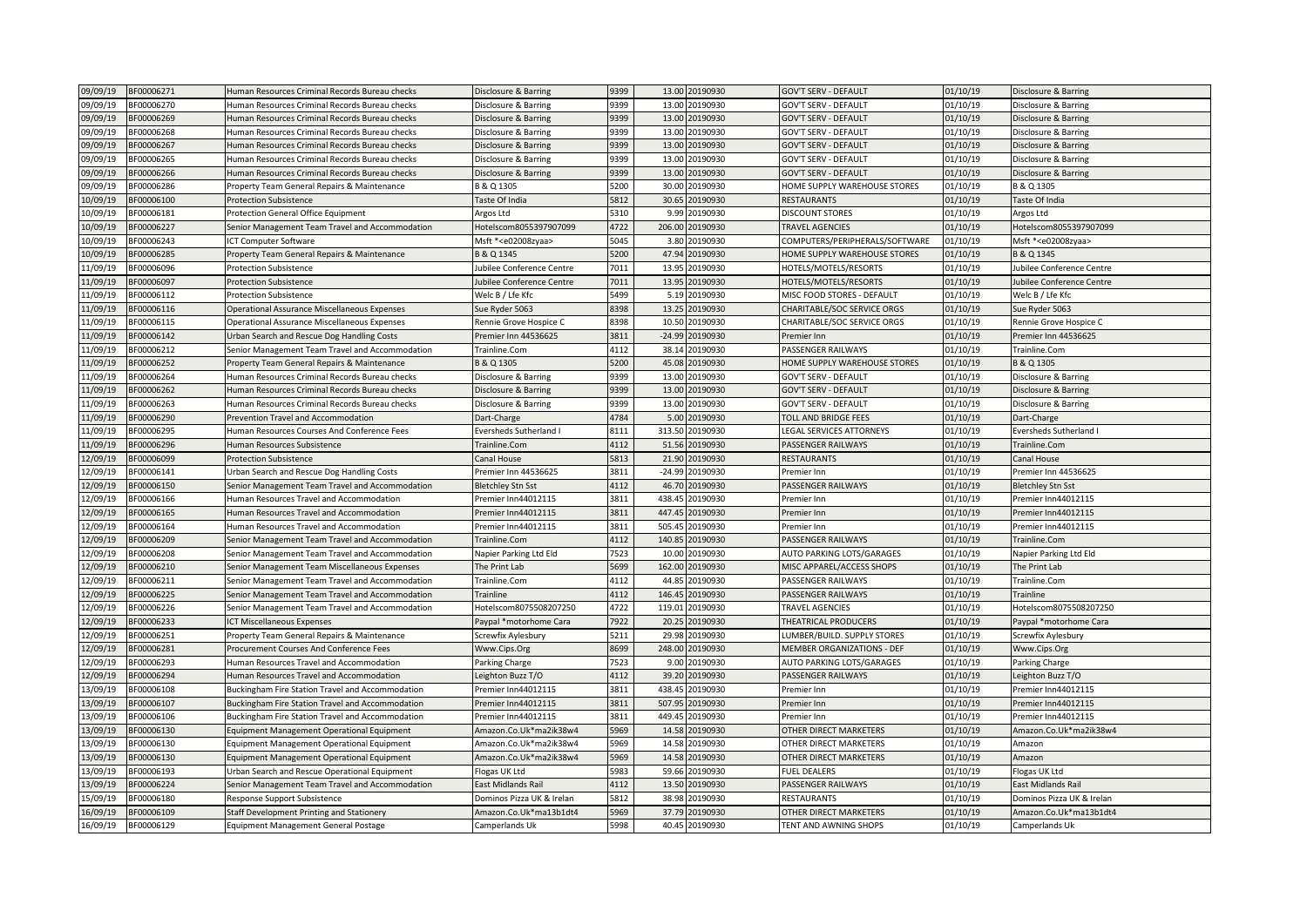| 16/09/19<br>BF00006140 | Urban Search and Rescue Dog Handling Costs                                            | Co-Op Group 350090              | 5411 |        | 5.50 20190930  | <b>GROCERY STORES</b>              | 01/10/19 | Co-Op Group 350090                                                    |
|------------------------|---------------------------------------------------------------------------------------|---------------------------------|------|--------|----------------|------------------------------------|----------|-----------------------------------------------------------------------|
| 16/09/19<br>BF00006149 | Senior Management Team Subsistence                                                    | Crowne Plaza Manchester O       | 7011 | 28.50  | 20190930       | HOTELS/MOTELS/RESORTS              | 01/10/19 | Crowne Plaza Manchester O                                             |
| 16/09/19<br>BF00006206 | Senior Management Team Miscellaneous Expenses                                         | <b>Toye Kenning And Spencer</b> | 5699 | 451.80 | 20190930       | MISC APPAREL/ACCESS SHOPS          | 01/10/19 | <b>Toye Kenning And Spencer</b>                                       |
| 16/09/19<br>BF00006207 | Senior Management Team Travel and Accommodation                                       | Napier Parking Ltd Eld          | 7523 | 8.00   | 20190930       | AUTO PARKING LOTS/GARAGES          | 01/10/19 | Napier Parking Ltd Eld                                                |
| 16/09/19<br>BF00006232 | CT Computer Hardware                                                                  | Amznmktplace Amazon.Co.Uk       | 5999 | 63.05  | 20190930       | MISC SPECIALITY RETAIL             | 01/10/19 | Amznmktplace Amazon.Co.Uk                                             |
| 16/09/19<br>BF00006284 | Property Team General Repairs & Maintenance                                           | <b>Hartwell Nurseries</b>       | 5261 | 44.00  | 20190930       | LAWN/GARDEN SUPPLY/NURSERY         | 01/10/19 | <b>Hartwell Nurseries</b>                                             |
| 17/09/19<br>BF00006128 | Equipment Management Operational Equipment                                            | Amznmktplace                    | 5999 | 12.92  | 20190930       | MISC SPECIALITY RETAIL             | 01/10/19 | Amznmktplace                                                          |
| 17/09/19<br>BF00006128 | Equipment Management Operational Equipment                                            | Amznmktplace                    | 5999 | 21.60  | 20190930       | MISC SPECIALITY RETAIL             | 01/10/19 | Amazon                                                                |
| 17/09/19<br>BF00006128 | Equipment Management Operational Equipment                                            | Amznmktplace                    | 5999 | 29.30  | 20190930       | MISC SPECIALITY RETAIL             | 01/10/19 | amazon                                                                |
| 17/09/19<br>BF00006147 | Health and Safety Miscellaneous Expenses                                              | Www.Eronomics.Co.               | 5021 | 59.40  | 20190930       | COMMERCIAL FURNITURE               | 01/10/19 | Www.Eronomics.Co.                                                     |
| 17/09/19<br>3F00006205 | Senior Management Team Travel and Accommodation                                       | Napier Parking Ltd Eld          | 7523 | 8.00   | 20190930       | AUTO PARKING LOTS/GARAGES          | 01/10/19 | Napier Parking Ltd Eld                                                |
| 17/09/19<br>BF00006250 | Property Team General Repairs & Maintenance                                           | B & Q 1305                      | 5200 | 11.50  | 20190930       | HOME SUPPLY WAREHOUSE STORES       | 01/10/19 | B & Q 1305                                                            |
| 17/09/19<br>BF00006283 | roperty Team General Repairs & Maintenance                                            | <b>Wickes Milton Keynes</b>     | 5211 | 43.82  | 20190930       | LUMBER/BUILD. SUPPLY STORES        | 01/10/19 | <b>Wickes Milton Keynes</b>                                           |
| 18/09/19<br>BF00006095 | Protection Travel and Accommodation                                                   | Premier Inn44015485             | 3811 | 411.00 | 20190930       | Premier Inn                        | 01/10/19 | Premier Inn44015485                                                   |
| 18/09/19<br>BF00006122 | Staff Development Travel and Accommodation                                            | Premier Inn44019550             | 3811 | 518.94 | 20190930       | Premier Inn                        | 01/10/19 | Premier Inn44019550                                                   |
| 18/09/19<br>BF00006159 | Service Delivery Management Subsistence                                               | Holiday Inn Aylesb              | 7011 | 33.40  | 20190930       | HOTELS/MOTELS/RESORTS              | 01/10/19 | Holiday Inn Aylesb                                                    |
| 18/09/19<br>BF00006190 | High Wycombe Fire Station Catering and Domestic Equip                                 | Argos Ltd                       | 5310 | 34.99  | 20190930       | <b>DISCOUNT STORES</b>             | 01/10/19 | Argos Ltd                                                             |
| 18/09/19<br>BF00006202 | Senior Management Team Travel and Accommodation                                       | Trainline.Com                   | 4112 | 38.14  | 20190930       | PASSENGER RAILWAYS                 | 01/10/19 | Trainline.Com                                                         |
| 18/09/19<br>BF00006203 | Senior Management Team Travel and Accommodation                                       | Mkc Parking Ringgo              | 7523 | 8.38   | 20190930       | AUTO PARKING LOTS/GARAGES          | 01/10/19 | <b>Mkc Parking Ringgo</b>                                             |
| 18/09/19<br>BF00006204 | Senior Management Team Travel and Accommodation                                       | Mkc Parking Ringgo              | 7523 |        | 1.88 20190930  | AUTO PARKING LOTS/GARAGES          | 01/10/19 | Mkc Parking Ringgo                                                    |
| 18/09/19<br>BF00006223 | Senior Management Team Subsistence                                                    | Bengal Blue                     | 5812 | 37.85  | 20190930       | <b>RESTAURANTS</b>                 | 01/10/19 | <b>Bengal Blue</b>                                                    |
| 18/09/19<br>BF00006230 | Senior Management Team Travel and Accommodation                                       | Mkc Parking Ringgo              | 7523 | 3.18   | 20190930       | AUTO PARKING LOTS/GARAGES          | 01/10/19 | Mkc Parking Ringgo                                                    |
| 18/09/19<br>BF00006261 | Human Resources Criminal Records Bureau checks                                        | Disclosure & Barring            | 9399 | 13.00  | 20190930       | GOV'T SERV - DEFAULT               | 01/10/19 | Disclosure & Barring                                                  |
| 18/09/19<br>BF00006259 | Human Resources Criminal Records Bureau checks                                        | Disclosure & Barring            | 9399 | 13.00  | 20190930       | <b>GOV'T SERV - DEFAULT</b>        | 01/10/19 | Disclosure & Barring                                                  |
| 18/09/19<br>BF00006260 | Human Resources Criminal Records Bureau checks                                        | Disclosure & Barring            | 9399 | 13.00  | 20190930       | <b>GOV'T SERV - DEFAULT</b>        | 01/10/19 | Disclosure & Barring                                                  |
| 19/09/19<br>BF00006102 | Apprentices Travel and Accommodation                                                  | <b>Resorts World Parking</b>    | 7523 | 16.00  | 20190930       | AUTO PARKING LOTS/GARAGES          | 01/10/19 | <b>Resorts World Parking</b>                                          |
| 19/09/19<br>BF00006117 | Senior Management Team Subsistence                                                    | Roadchef M Serv Upay L          | 5812 | 7.68   | 20190930       | <b>RESTAURANTS</b>                 | 01/10/19 | Roadchef M Serv Upay L                                                |
| 19/09/19<br>BF00006118 | Senior Management Team Subsistence                                                    | Roadchef M Serv Upay L          | 5812 | 18.15  | 20190930       | <b>RESTAURANTS</b>                 | 01/10/19 | Roadchef M Serv Upay L                                                |
| 19/09/19<br>BF00006139 | Property Team Licences                                                                | Tvlicensing.Co.Uk               | 7392 | 154.50 | 20190930       | MGMT/CONSULT/PUBLIC REL SER        | 01/10/19 | Tvlicensing.Co.Uk                                                     |
| 19/09/19<br>BF00006201 | Senior Management Team Travel and Accommodation                                       | Frainline.Com                   | 4112 | 38.14  | 20190930       | PASSENGER RAILWAYS                 | 01/10/19 | Trainline.Com                                                         |
| 19/09/19<br>BF00006200 | Senior Management Team Travel and Accommodation                                       | Napier Parking Ltd Eld          | 7523 | 10.00  | 20190930       | AUTO PARKING LOTS/GARAGES          | 01/10/19 | Napier Parking Ltd Eld                                                |
| 19/09/19<br>BF00006199 | Senior Management Team Travel and Accommodation                                       | Frainline.Com                   | 4112 | 44.85  | 20190930       | PASSENGER RAILWAYS                 | 01/10/19 | Trainline.Com                                                         |
| 19/09/19<br>BF00006198 | Senior Management Team Subsistence                                                    | Caffe Nero 437 Marsham St       | 5814 | 9.50   | 20190930       | <b>FAST FOOD RESTAURANTS</b>       | 01/10/19 | Caffe Nero 437 Marsham St                                             |
| 19/09/19<br>BF00006222 | Senior Management Team Miscellaneous Expenses                                         | Sp * The Fire Fighters          | 5734 | 139.64 | 20190930       | COMPUTER SOFTWARE STORES           | 01/10/19 | Sp * The Fire Fighters                                                |
| 19/09/19<br>BF00006222 | Senior Management Team Miscellaneous Expenses                                         | Sp * The Fire Fighters          | 5734 | 10.95  | 20190930       | COMPUTER SOFTWARE STORES           | 01/10/19 | <b>SMT Miscellaneous Expenses</b>                                     |
| 19/09/19<br>BF00006249 | Property Team General Repairs & Maintenance                                           | B & Q 1124                      | 5200 | 13.57  | 20190930       | HOME SUPPLY WAREHOUSE STORES       | 01/10/19 | B & Q 1124                                                            |
| 20/09/19<br>BF00006158 | Service Delivery Management Subsistence                                               | Holiday Inn Aylesb              | 7011 | 18.95  | 20190930       | HOTELS/MOTELS/RESORTS              | 01/10/19 | Holiday Inn Aylesb                                                    |
| 20/09/19<br>BF00006183 | Senior Management Team Uniforms                                                       | Worcestershire Medal S          | 5999 | 163.80 | 20190930       | MISC SPECIALITY RETAIL             | 01/10/19 | Worcestershire Medal S                                                |
| 20/09/19<br>BF00006189 | ligh Wycombe Fire Station General Office Equipment                                    | <b>Wilko Retail Limited</b>     | 5399 | 15.00  | 20190930       | MISC GEN MERCHANDISE - DEF         | 01/10/19 | <b>Wilko Retail Limited</b>                                           |
| 20/09/19<br>BF00006197 | Senior Management Team Travel and Accommodation                                       | Napier Parking Ltd Eld          | 7523 | 10.00  | 20190930       | AUTO PARKING LOTS/GARAGES          | 01/10/19 | Napier Parking Ltd Eld                                                |
| 20/09/19<br>BF00006242 | CT Computer Hardware                                                                  | Amznmktplace Amazon.Co.Uk       | 5999 | 27.89  | 20190930       | MISC SPECIALITY RETAIL             | 01/10/19 | Amznmktplace Amazon.Co.Uk                                             |
| 20/09/19<br>BF00006248 | Property Team General Repairs & Maintenance                                           | Lock & Key Centre               | 7251 | 64.00  | 20190930       | SHOE REPAIR/SHINE/HAT CLEAN        | 01/10/19 | Lock & Key Centre                                                     |
| 21/09/19<br>BF00006179 | Protection Miscellaneous Expenses                                                     | Co-Op Group Food                | 5411 | 3.97   | 20190930       | <b>GROCERY STORES</b>              | 01/10/19 | Co-Op Group Food                                                      |
| 23/09/19<br>BF00006127 | Equipment Management Operational Equipment                                            | Paypal *walkerlocks             | 7399 | 45.00  | 20190930       | <b>BUSINESS SERVICES - DEFAULT</b> | 01/10/19 | Paypal *walkerlocks                                                   |
| 23/09/19<br>BF00006172 | Urban Search and Rescue Travel and Accommodation                                      | M6 Toll                         | 4784 | 6.70   | 20190930       | TOLL AND BRIDGE FEES               | 01/10/19 | M6 Toll                                                               |
| 23/09/19<br>BF00006171 | Urban Search and Rescue Travel and Accommodation                                      | M6 Toll                         | 4784 | 6.70   | 20190930       | TOLL AND BRIDGE FEES               | 01/10/19 | M6 Toll                                                               |
| 23/09/19<br>BF00006196 | Senior Management Team Travel and Accommodation                                       | Napier Parking Ltd Eld          | 7523 | 10.00  | 20190930       | AUTO PARKING LOTS/GARAGES          | 01/10/19 | Napier Parking Ltd Eld                                                |
| 23/09/19<br>BF00006228 |                                                                                       | The Akeman Inn                  | 5812 | 47.60  | 20190930       | <b>RESTAURANTS</b>                 | 01/10/19 | The Akeman Inn                                                        |
| 23/09/19<br>BF00006229 | Senior Management Team Travel and Accommodation<br>inance Courses And Conference Fees | Www.Osbornebooks.Co.Uk          | 5964 | 47.60  | 20190930       | CATALOG MERCHANT                   | 01/10/19 | Www.Osbornebooks.Co.Uk                                                |
| 23/09/19<br>BF00006228 | Senior Management Team Travel and Accommodation                                       | The Akeman Inn                  | 5812 | 5.00   | 20190930       | <b>RESTAURANTS</b>                 | 01/10/19 | The Akeman Inn                                                        |
| 23/09/19<br>BF00006247 |                                                                                       | Screwfix Aylesbury              | 5211 | 39.99  | 20190930       | LUMBER/BUILD. SUPPLY STORES        | 01/10/19 | Screwfix Aylesbury                                                    |
| 24/09/19<br>BF00006126 | Property Team General Repairs & Maintenance                                           | Amznmktplace                    | 5999 | 34.68  | 20190930       | MISC SPECIALITY RETAIL             | 01/10/19 | Amznmktplace                                                          |
| 24/09/19<br>BF00006126 | Equipment Management Operational Equipment                                            | Amznmktplace                    | 5999 | 26.95  | 20190930       | MISC SPECIALITY RETAIL             | 01/10/19 |                                                                       |
| 24/09/19<br>BF00006168 | Equipment Management Operational Equipment<br>Staff Development Computer Software     | Dnh*sucuri Website Securi       | 5734 | 9.66   | 20190930       | <b>COMPUTER SOFTWARE STORES</b>    | 01/10/19 | Equipment MAnagement Operational Equipme<br>Dnh*sucuri Website Securi |
|                        |                                                                                       |                                 |      |        |                |                                    |          |                                                                       |
| 24/09/19<br>BF00006221 | Senior Management Team Travel and Accommodation                                       | Trainline                       | 4112 |        | 53.65 20190930 | PASSENGER RAILWAYS                 | 01/10/19 | Trainline                                                             |